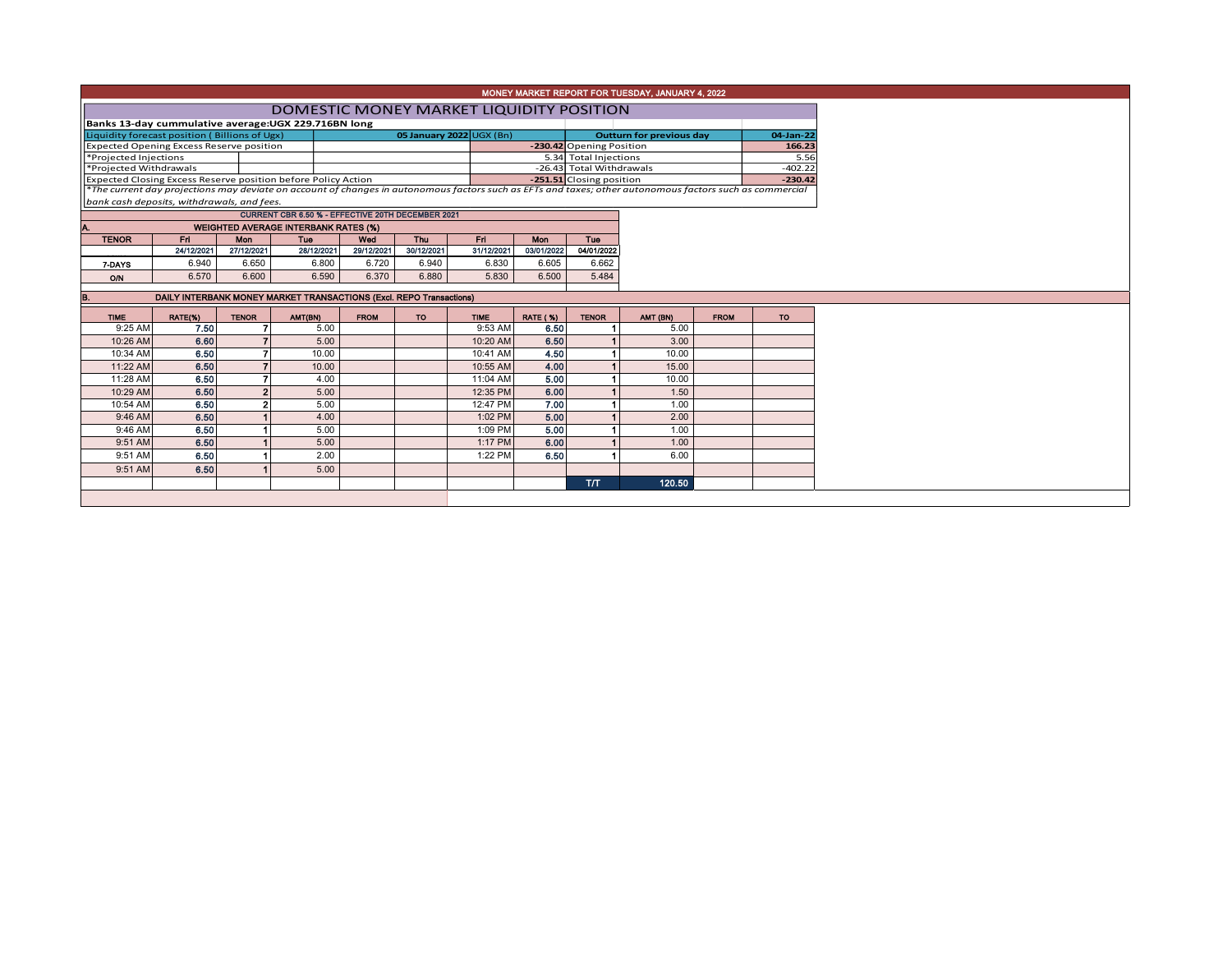| . . | <b>CBR AND THE 7- DAY WAR INTERBANK RATES</b> |
|-----|-----------------------------------------------|
|-----|-----------------------------------------------|



| <b>DATE</b>            | <b>THUR</b>              | <b>THUR</b>  | <b>THUR</b> | <b>THUR</b> | <b>THUR</b> | <b>THUR</b> | <b>THUR</b> | <b>THUR</b>              | <b>THUR</b> | <b>THUR</b> | <b>TOTAL</b> |
|------------------------|--------------------------|--------------|-------------|-------------|-------------|-------------|-------------|--------------------------|-------------|-------------|--------------|
|                        | 06-Jan-22                | $13$ -Jan-22 | 20-Jan-22   | 27-Jan-22   | 03-Feb-22   | 10-Feb-22   | 24-Feb-22   | 10-Mar-22                | 04-Aug-22   | 18-Aug-22   |              |
| <b>REPO</b>            | 366.89                   |              |             |             |             |             |             | $\overline{\phantom{a}}$ |             |             | 366.89       |
| <b>REV REPO</b>        | $\overline{\phantom{a}}$ |              |             |             |             |             |             | -                        |             |             |              |
| <b>BOU BILL/DEPO A</b> | 40.05                    | 45.33        | 17.00       | 103.50      | 19.20       | 20.00       | 10.00       | 5.60                     | 33.00       | 26.60       | 320.28       |
| <b>TOTALS</b>          | 406.94                   | 45.33        | 17.00       | 103.50      | 19.20       | 20.00       | 10.00       | 5.60                     | 33.00       | 26.60       | 687.17       |

Total O/S Deposit Auction & BOU Bill balances held by BOU up to 18 AUGUST 2022: UGX 320 BN

Total O/S Repo, Reverse Repo, BOU Bill balances held by BOU: UGX 687 BN

| (EI) STOCK OF TREASURY SECURITIES                                                     |                                           |                |                  |                 | <b>Ein</b>      | <b>MONETARY POLICY MARKET OPERATIONS</b> |               |            |              |                |  |  |  |  |
|---------------------------------------------------------------------------------------|-------------------------------------------|----------------|------------------|-----------------|-----------------|------------------------------------------|---------------|------------|--------------|----------------|--|--|--|--|
|                                                                                       | LAST TBIILS ISSUE DATE: 23-DECEMBER--2021 |                |                  |                 |                 | (VERTICAL REPOS, REV-REPOS & BOU BILL)   |               |            |              |                |  |  |  |  |
| On-the-run O/S T-BILL STOCKs (Bns-UGX)                                                |                                           |                | 7.054.97         | 05/01/2022      | OMO             | <b>ISSUE DATE</b>                        | <b>AMOUNT</b> | <b>WAR</b> | <b>RANGE</b> | <b>TENOR</b>   |  |  |  |  |
| On-the-run O/S T-BONDSTOCKs(Bns-UGX)                                                  |                                           |                | 22,077.48        | 05/01/2022 REPO |                 | $02$ -Dec $-$                            | 1.147.50      | 6.500      |              |                |  |  |  |  |
| TOTAL TBILL & TBOND STOCK- UGX                                                        |                                           |                | 29,132.45        |                 | <b>BOU BILL</b> | $02$ -Dec $-$                            | 89.52         | 6.998      |              | 28             |  |  |  |  |
| O/S=Outstanding                                                                       |                                           |                |                  |                 | <b>BOU BILL</b> | $02$ -Dec $-$                            | 42.03         | 7.149      |              | 56             |  |  |  |  |
| <b>MATURITY</b>                                                                       | <b>TOTAL STOCK</b>                        | <b>YTM (%)</b> | <b>CHANGE IN</b> |                 | <b>BOU BILL</b> | $02$ -Dec $-$                            | 9.83          | 7.452      |              | 84             |  |  |  |  |
|                                                                                       | (BN UGX)                                  | AT CUT OFF*    | YTM (+/-)        |                 | <b>REPO</b>     | $03$ -Dec $\cdot$                        | 131.00        | 6.500      |              | 6              |  |  |  |  |
| 91                                                                                    | 112.21                                    | 6.501          | 0.000            |                 | <b>REPO</b>     | 06-Dec                                   | 416.50        | 6.500      |              | 3              |  |  |  |  |
| 182                                                                                   | 434.24                                    | 8.465          | $-0.035$         |                 | <b>BOU BILL</b> | $09$ -Dec                                | 40.05         | 7.012      |              | 28             |  |  |  |  |
| 364                                                                                   | 6,508.52                                  | 10.404         | $-0.046$         |                 | <b>BOU BILL</b> | 09-Dec                                   | 19.20         | 7.149      |              | 56             |  |  |  |  |
| 2YR                                                                                   | 257.11                                    | 11.000         | 1.000            |                 | <b>BOU BILL</b> | $09$ -Dec $\cdot$                        | 26.60         | 9.701      |              | 252            |  |  |  |  |
| 3YR                                                                                   |                                           | 13.100         | 1.710            |                 | <b>REPO</b>     | $09$ -Dec $-$                            | 953.00        | 6.500      |              |                |  |  |  |  |
| 5YR                                                                                   | 1.119.91                                  | 14.390         | 1.390            |                 | <b>REPO</b>     | $10$ -Dec $\sim$                         | 112.00        | 6.500      |              | 6              |  |  |  |  |
| 10YR                                                                                  | 10.405.20                                 | 14.000         | 0.261            |                 | <b>BOU BILL</b> | $16$ -Dec                                | 5.51          | 7.016      |              | 84             |  |  |  |  |
| 15YR                                                                                  | 8,486.42                                  | 15.900         | 0.400            |                 | <b>BOU BILL</b> | $16$ -Dec $\cdot$                        | 19.78         | 7.143      |              | 56             |  |  |  |  |
| <b>20YR</b>                                                                           | 1.808.84                                  | 15,900         | 0.400            |                 | <b>BOU BILL</b> | $16$ -Dec                                | 45.08         | 6.998      |              | 28             |  |  |  |  |
| Cut OFF is the lowest price/ highest yield that satisfies the auction awarded amount. |                                           |                |                  |                 | <b>REPO</b>     | $16$ -Dec $\cdot$                        | 423.00        | 6.500      |              |                |  |  |  |  |
|                                                                                       |                                           |                |                  |                 | <b>REPO</b>     | $17$ -Dec                                | 160.00        | 6.500      |              | 6              |  |  |  |  |
|                                                                                       |                                           |                |                  |                 | <b>REVREPO</b>  | 21-Dec                                   | 192.00        | 6.500      |              | $\overline{2}$ |  |  |  |  |
|                                                                                       |                                           |                |                  |                 | <b>REPO</b>     | $23$ -Dec $-$                            | 251.00        | 6.500      |              | 7              |  |  |  |  |
|                                                                                       |                                           |                |                  |                 | <b>REPO</b>     | 27-Dec -                                 | 247.00        | 6.500      |              | 3              |  |  |  |  |
|                                                                                       |                                           |                |                  |                 | <b>REPO</b>     | 30-Dec -                                 | 366.50        | 6.500      |              | -              |  |  |  |  |
|                                                                                       |                                           |                |                  |                 | <b>REPO</b>     | $31$ -Dec $-$                            | 392.00        | 6.500      |              | 3              |  |  |  |  |
|                                                                                       |                                           |                |                  |                 |                 | WAR-Weighted Average Rate                |               |            |              |                |  |  |  |  |